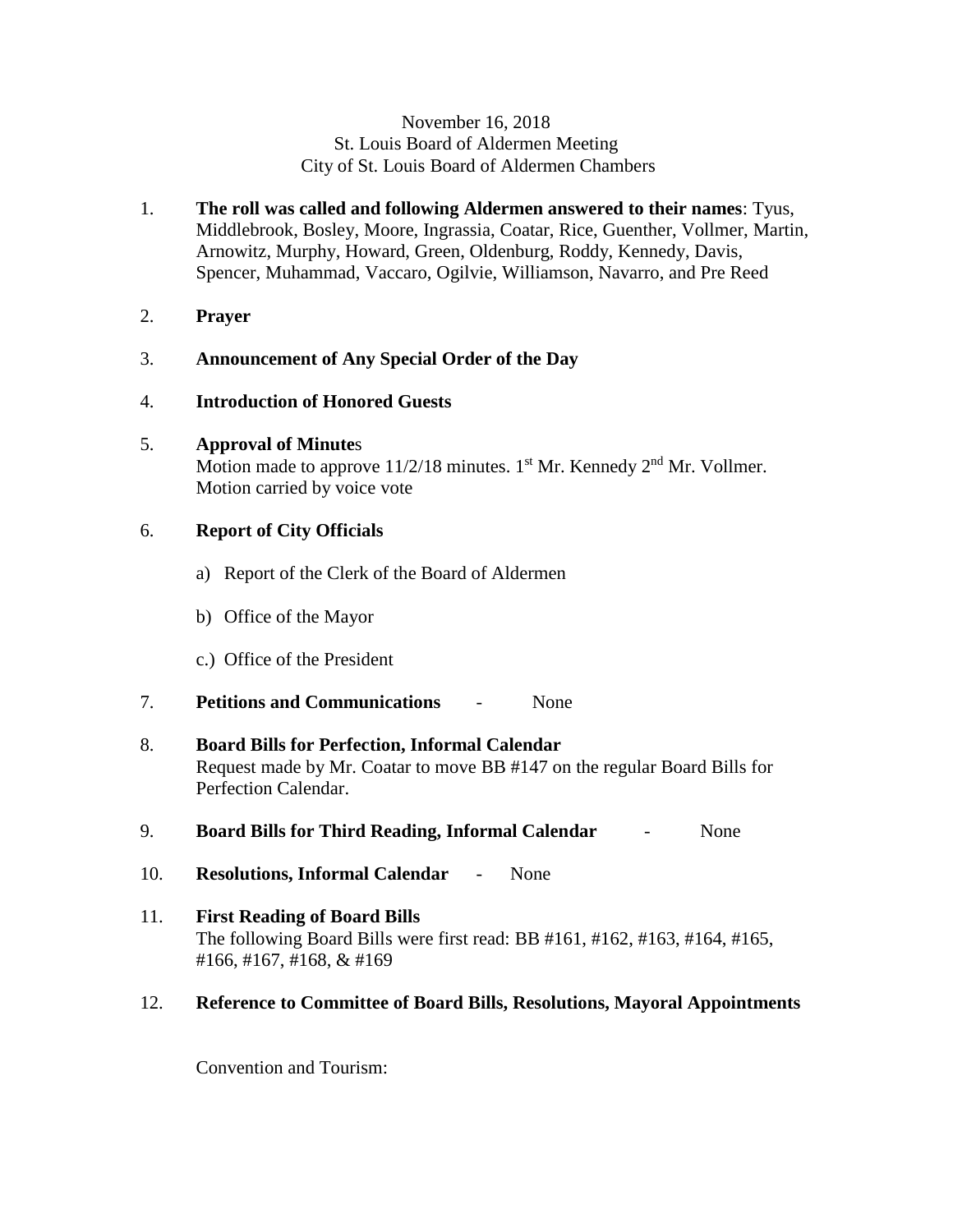Engrossment, Rules and Resolutions:

Health and Human Services: BB #163 - #169

Housing, Urban Development and Zoning: BB #161 - #166

Legislation:

Neighborhood Development: BB #162 - #168

Parks and Environmental Matters:

Personnel and Administration:

Public Employees:

Public Safety:

Public Utilities:

Streets, Traffic and Refuse: BB #164 - #165 - #167

Transportation and Commerce:

Ways and Means:

#### 13. **Second Reading and Report of Standing Committees** - None

#### 14. **Report of Special Committees** - None

# 15. **Perfection Consent Calendar**

The following Board Bills were perfected: BB #150 - #152 - #129

Motion to adopt perfection consent calendar. 1<sup>st</sup> Kennedy. 2<sup>nd</sup> Arnowitz. Motion carried.

16. **Board Bills for Perfection** - BB #147 Motion made to perfect BB  $#147$ . 1<sup>st</sup> Coatar. 2<sup>nd</sup> Ogilvie. Motion carried.

Motion made to suspend the rules on BB #147 and place on the Third Reading Consent Calendar. 1<sup>st</sup> Coatar. 2<sup>nd</sup> by Vaccaro and Ogilive. Motion passed with 24 ayes, 0 noes.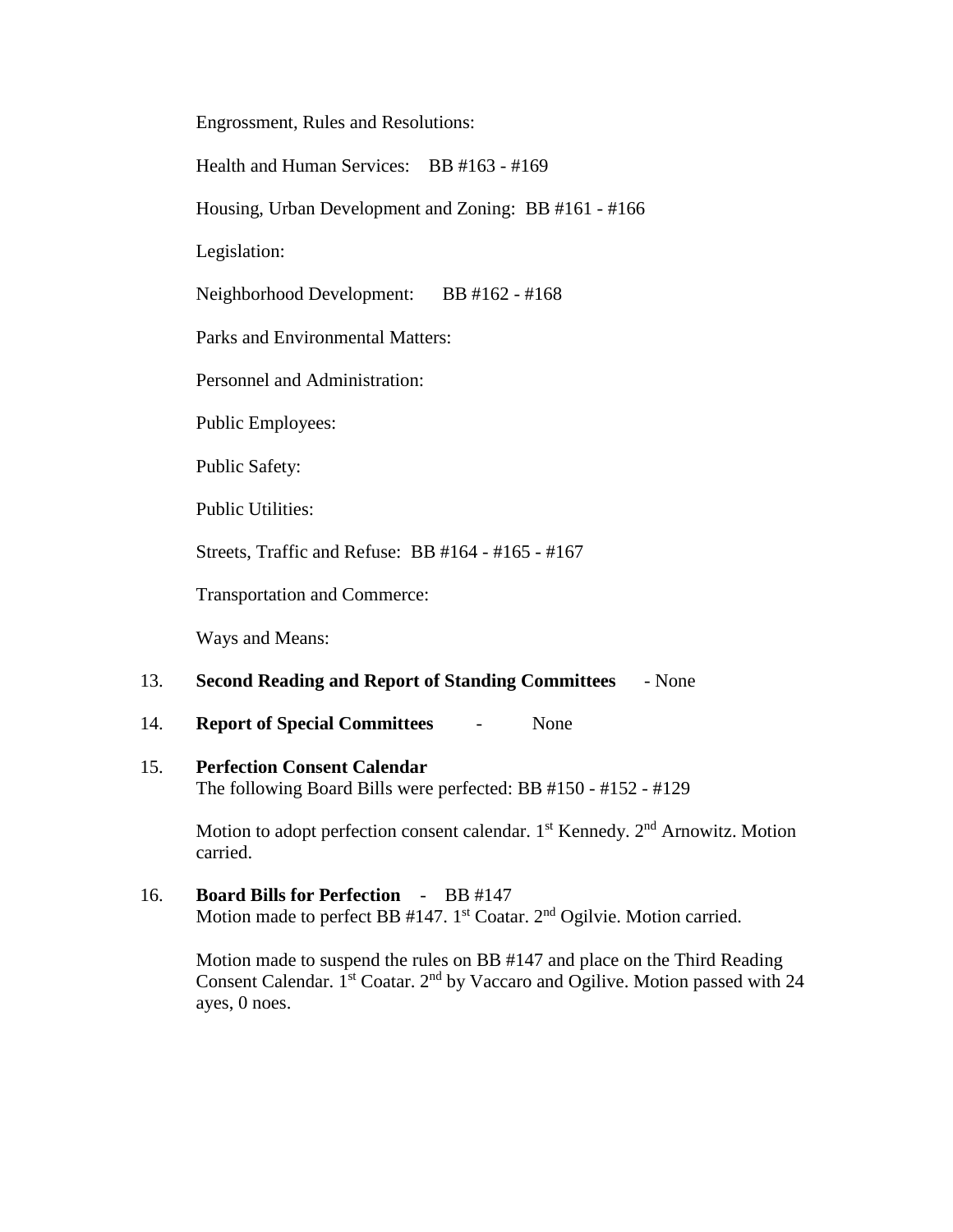24 Ayes, 0 Noes

Tyus, Middlebrook, Bosley, Moore, Ingrassia, Coatar, Rice, Guenther, Vollmer, Martin, Arnowitz, Murphy, Howard, Green, Oldenburg, Roddy, Kennedy, Spencer, Muhammad, Vaccaro, Ogilvie, Williamson, Navarro, and Pre Reed

#### 17. **Third Reading Consent Calendar** - BB #141 - #151 - #147

Motion made to adopt Third Reading Consent Calendar.  $1<sup>st</sup>$  Kennedy.  $2<sup>nd</sup>$  Coatar. Motion carried with 24 ayes. 0 noes

24 Ayes, 0 Noes Tyus, Middlebrook, Bosley, Moore, Ingrassia, Coatar, Rice, Guenther, Vollmer, Martin, Arnowitz, Murphy, Howard, Green, Oldenburg, Roddy, Kennedy, Spencer, Muhammad, Vaccaro, Ogilvie, Williamson, Navarro, and Pre Reed

#### 18. **Third Reading / Report of Engrossment and Final Passage** BB #140 - #144 - #145 - #122

## **Motion made to pass BB #140. 1st Spencer. 2nd Green. Motion passed with 25 ayes. 0 noes.**

25 Ayes, 0 Noes

Tyus, Middlebrook, Bosley, Moore, Ingrassia, Coatar, Rice, Guenther, Vollmer, Martin, Arnowitz, Murphy, Howard, Green, Oldenburg, Roddy, Kennedy, Davis, Spencer, Muhammad, Vaccaro, Ogilvie, Williamson, Navarro, and Pre Reed

## **Motion made to pass BB #144. 1st Coatar. 2nd Rice. Motion passed with 25 ayes. 0 noes.**

25 Ayes, 0 Noes

Tyus, Middlebrook, Bosley, Moore, Ingrassia, Coatar, Rice, Guenther, Vollmer, Martin, Arnowitz, Murphy, Howard, Green, Oldenburg, Roddy, Kennedy, Davis, Spencer, Muhammad, Vaccaro, Ogilvie, Williamson, Navarro, and Pre Reed

# **Motion made to pass BB #145. 1st Coatar. 2nd Rice. Motion passed with 20 ayes, 4 noes, and 1 present.**

20 Ayes

Ingrassia, Coatar, Rice, Guenther, Vollmer, Martin, Arnowitz, Murphy, Howard, Green, Oldenburg, Roddy, Kennedy, Davis, Spencer, Vaccaro, Ogilvie, Williamson, Navarro, and Pre Reed

4 Noes Tyus, Middlebrook, Bosley, and Muhammad

1 present Moore